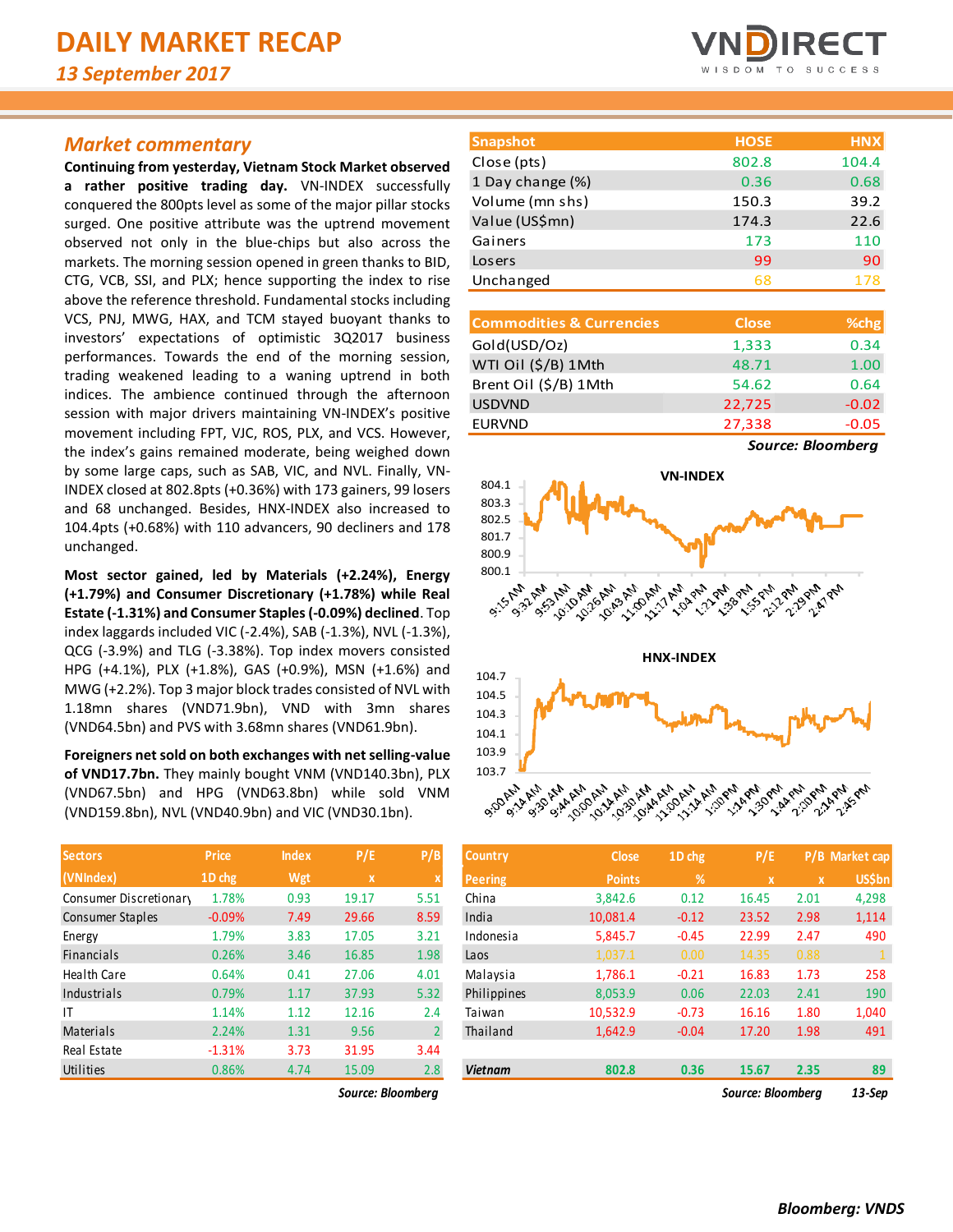

# **Market News**

**Oil traded near US\$48 a barrel as the International Energy Agency forecast the strongest demand growth in two years, while OPEC was said to discuss prolonging output cuts further into 2018.** Futures gained 0.2% in New York after rising 1.6% the previous two sessions. The IEA boosted its forecast on stronger-than-expected consumption in Europe and the U.S., and said that inventories of refined products are subsiding to their five-year average. A six-month extension to supply curbs from end- March is one of the options being considered by OPEC and its allies, according to a person familiar with the matter*. (Bloomberg)*

**Vietnam Treasury sold VND400bn of 10-year bonds at 5.38%, VND254bn of 5-year bonds at 4.63%, and VND200bn of 7-year bonds at 4.83% on Sep 13,** according to Hanoi Stock Exchange. For further information, VND500bn of 15-year bonds failed to attract buyers*. (Bloomberg)*

**Vietnam's garment and textile exports may hit US\$30.5bn in 2017, Vu Duc Giang, President of the Vietnam Textile Association (VITAS) said at the Cotton Day held by the association and the U.S. Cotton Council International (CCI) in HCMC on Sep 12.** Giang noted that in 8M2017, the sector enjoyed growth of 9.9% YoY to US\$19.8bn in exports. The U.S. remained Vietnam's leading market, accounting for 51% of market share. However, Vietnam imports 60% of its fibre, as cotton farms in Vietnam have shrunk significantly and meet only 0.04% of the domestic textile sector's demand, said Giang*. (En.vietnamnet.vn)*

**The Vietnam-China Bac Luan (Beilun) Bridge II was inaugurated in Mong Cai city, Vietnam's northern province of Quang Ninh, on Sep 13.** Addressing the ceremony, Chairman of the Quang Ninh provincial People's Committee Nguyen Duc Long said after Vietnam and China complete customs clearance procedures of goods and passengers at the Bac Luan Bridge II, economic and trade ties between Quang Ninh and China's Guangxi province, as well as between the two countries in general, will advance. The two sides are also preparing for the formation of a bilateral economic cooperation area at one end of the Bac Luan Bridge II, the connectivity between the Mong Cai border gate economic zone and the Dongxing National Key Development and Openingup Experimental Zone of China, and trade between Vietnam and China and Northeast Asia. *(En.vietnamplus.vn)*

**Prime Minister Nguyen Xuan Phuc lauded the close coordination of the Japanese embassy and ambassador in promoting the bilateral relations over the past years during a meeting with Japanese Ambassador Kuinio Umeda in Hanoi on Sep 12.** Expressing his delight at the growing extensive strategic partnership between the two countries, the PM noted that the number of Japanese investors in Vietnam has been rising, especially in the fields of banking, infrastructure and hi-tech agriculture. *(En.vietnamplus.vn)*

# **Corporate News**

**Thanh Cong Textile Garment Investment Trading JSC (TCM VN) – est. 8M2017 business results:**  In August, TCM recorded total revenue of nearly US\$13.6mn (equivalent to VND308bn). Accordingly, for 8M2017, TCM reported revenue of VND2.080trl (completing 64% of 2017 goal) and EAT of VND148bn (completing 84% of annual target). For further information, in 2017, the company expects to generate VND3.243trl in revenue and VND177.8bn in EAT. *(Cafef.vn)*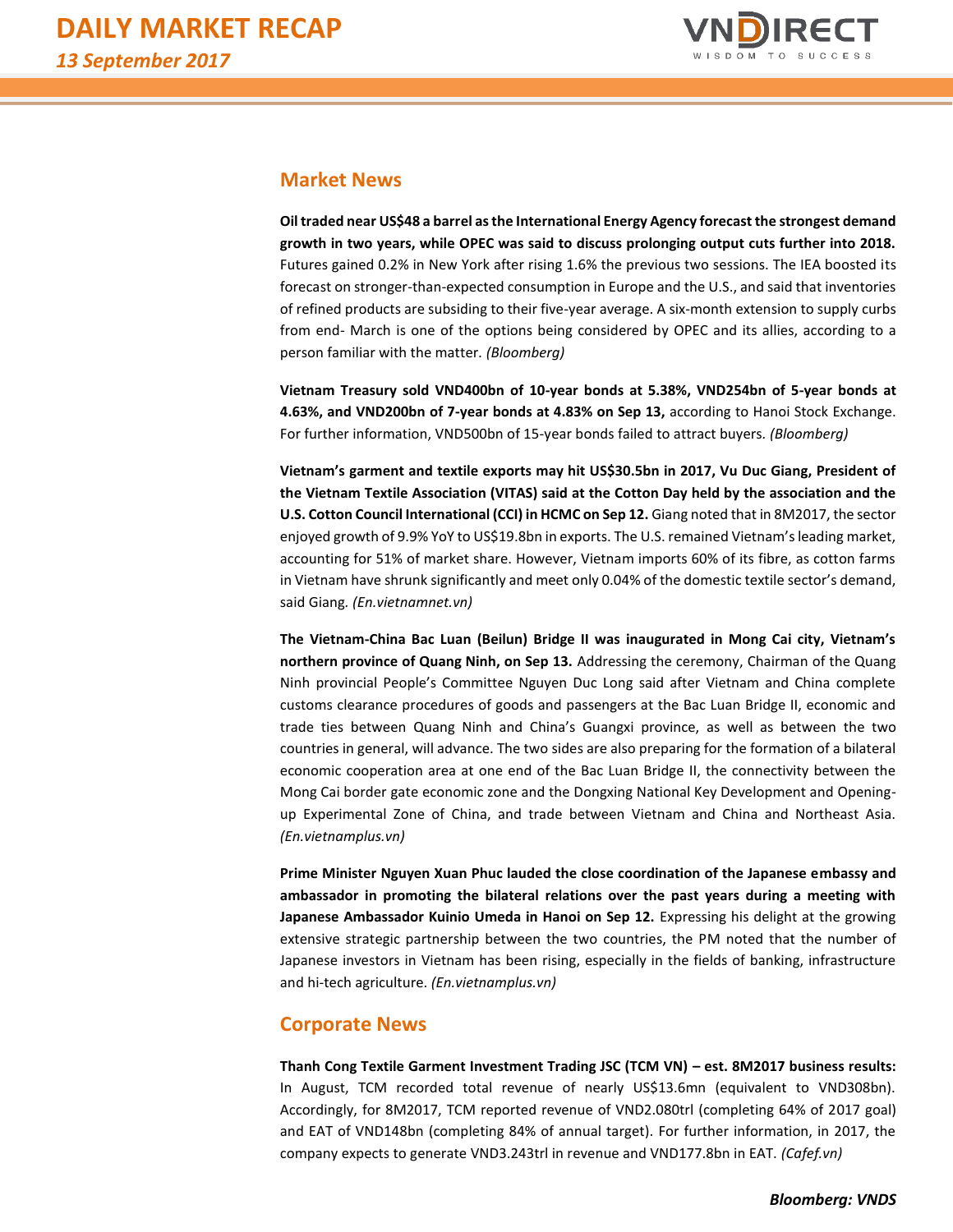

**Thanh Nam Group JSC (TNI VN) – 2017 EGM documents:** In the upcoming EGM scheduled on Sep 19, TNI will seek for shareholders' approval on issuing 31.5mn shares to existing shareholders at the ratio of 1:1.15 and the price of VND10,000/share. In particular, the proceeds raised from the issuance will be used to invest in hotel, apartment and real estate projects in Ha Long city and Da Nang city (VND115bn); repay short-term loans (VND105bn); and supplement other funds (VND95bn). *(Ndh.vn)*

**Pha Le Plastics Manufacturing and Technology JSC (PLP VN) – shareholder's activity:** Saigon - Hanoi Securities JSC (SHS VN) bought 700,000 PLP shares (4.67%) on Sep 08, thus raising its stake from 700,000 shares (4.67%) to 1.4mn shares (9.33%). *(Cafef.vn)*

**No Va Land Investment Group Corporation (NVL VN) – shareholder's activity:** Mr. Phan Viet Cuong, brother of BoD member Phan Thanh Huy, fully divested his stake of 20,000 NVL shares (0.003%) via order-matching method from Aug 14 to Sep 11. *(Hsx.vn)*

**Sao Mai Group Corporation (ASM VN) - stock dividend:** Sep 25 and Sep 26 will be the ex-date and record date, respectively, for receiving 2015 and 2016 stock dividend at the ratio of 10:1. Hence, the company will issue additional 21,993,986 shares to existing shareholders. The payment is expected in 4Q2017. *(Hsx.vn & Vietstock.vn)*

**Traphaco JSC (TRA VN) – shareholders' activities:** TRA's Vice CEO Nguyen Thi Lan successfully sold 30,000 shares out of 50,000 TRA shares registered via order-matching method from Aug 08 to Sep 06. Thus, she reduced her stake from 103,460 shares (0.25%) to 73,460 shares. Besides, Mrs. Nguyen Thi Hoan - wife of Vice CEO Nguyen Van Bui - successfully sold 34,200 shares out of 80,000 TRA shares registered via order-matching method from Aug 11 to Sep 09, hence reducing her stake from 134,760 shares to 100,560 shares (0.24%). *(Cafef.vn)*

**Tran Anh Digital World JSC (TAG VN) - shareholders' activities:** CFO Tran Thanh Tung successfully sold 7,800 TAG shares out of 147,654 shares registered (0.6%) from Aug 10 to Sep 08, thus reducing his stake to 139,854 shares (0.56%). Meanwhile, Mrs. Chu Thi Minh Tam, wife of BoD Member Bui Xuan Hung, sold 21,098 out of 30,998 shares registered (0.12%) over the same period. Thus, she has decreased her stake in TAG to 9,900 shares (0.04%). *(Cafef.vn)*

**Thien Nam Trading - Import Export JSC (TNA VN) – dividend payment:** Sep 27 and Sep 28 will be the ex-date and record date, respectively, for receiving the first 2017 cash dividend of VND1,000/share. The payment will be made on Oct 20. *(Cafef.vn)*

**Vinh Hoan Corporation (VHC VN) - business activity:** VHC projects a positive business prospect as the company confirms that U.S.'s Farm Bill 2017 does not have strong effect on the company's export quantity to the U.S. market. VHC has reported catfish export of US\$22.4mn in August (-19% MoM and -17.3%YoY) and expected an increase to US\$24.1mn in September (+7.5% MoM and +16% YoY) For further information, in 1H2017, VHC recorded VND3.970trl in net revenue (+7.8% YoY and completing 43% of 2017 target) and VND240.4bn in EAT (-25.9% YoY and fulfilling 40% of annual goal). *(Ndh.vn)*

**Song Ba JSC (SBA VN) - 3Q2017 business plan:** For 3Q2017, SBA sets targets at 68.5mn kWh in electricity output, VND82bn in total revenue, and VND34.2bn in EAT. *(Hsx.vn)*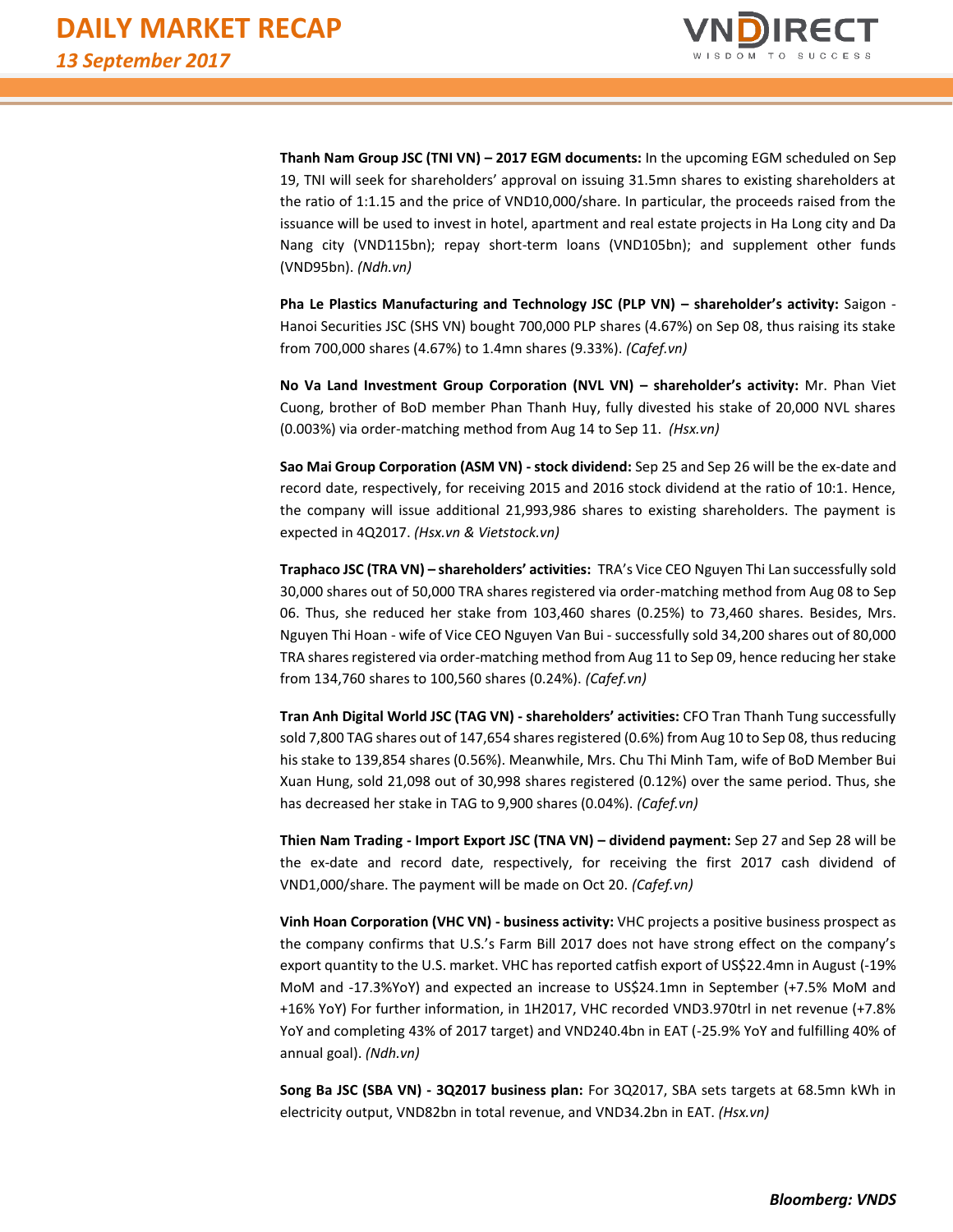

**Tan Tao Investment and Industry Corporation (ITA VN) – audited 1H2017 financial statement:**  According to the company's audited financial statements, ITA posted a decline of VND8bn in net sales (-3% vs. unaudited figure), a decrease of VND19.9bn in COGS (-11.1% vs. unaudited figure) and an increase of VND11.9bn in gross profit (+13.4% vs. unaudited figure). Such changes in net revenue and COGS were due to the adjustments on recording additions and accruals on leasing services; and maintenance of building and facilities in Industrial Zones. Moreover, the company also changed the classifications of provisions in financial expenses and admin expenses. Accordingly, EAT reached VND47bn (+33.53% vs. unaudited figure). *(Cafef.vn)*

**A Dong Paint JSC (ADP VN) – dividend payment:** Sep 28 and Sep 29 will be the ex-date and record date, respectively, for receiving the second 2017 cash dividend of VND400/share. The payment date will be Oct 16. *(Cafef.vn).*

**Son La Sugar JSC (SLS VN) - 2017 AGM, business plan and key personnel changes:** In the upcoming AGM on Sep 23, SLS will seek shareholders' approval to pay FY2016-2017 cash dividend of VND6,000/share and stock dividend at the ratio of 5:1. In addition, for FY2017-2018, SLS sets business targets of VND798bn in total revenue (+46% YoY), VND55.5bn in EAT and dividend payment at the ratio of 30% (not stated in cash or stock). Besides, the BoD approved the resignations of Mr. Nguyen Thang from BoD member position and Mr. Nguyen Minh Hung from Supervisory Board member, starting from Sep 11*. (Ndh.vn and Cafef.vn)*

**Gia Lai Electricity JSC (GEG VN - UPCOM) – business activity:** GEG has announced to contribute VND93.84bn (equivalent to 51% of the subsidiary's charter capital) to establish new subsidiary – Bac Binh TTC - Binh Thuan Energy JSC*. (Cafef.vn)*

**Vietnam Rubber Group (unlisted) - 1H2017 consolidated business results:** In 1H2017, Vietnam Rubber Group achieved net revenue of VND8.111trl (+46.1% YoY) and gross profit of VND1.7trl (+114% YoY) following the increase in COGS to VND6.411trl (+34% YoY). Financial expenses jumped to VND378.1bn (+62% YoY) while financial revenue fell slightly to VND273.5bn (+1% YoY). Meanwhile, admin and selling expenses significantly increased to VND713.8bn (+30% YoY) and VND173bn (+27.4% YoY), respectively. As a result, the company experienced a boost in EAT to VND1.527trl (+169% YoY*). (Ndh.vn)*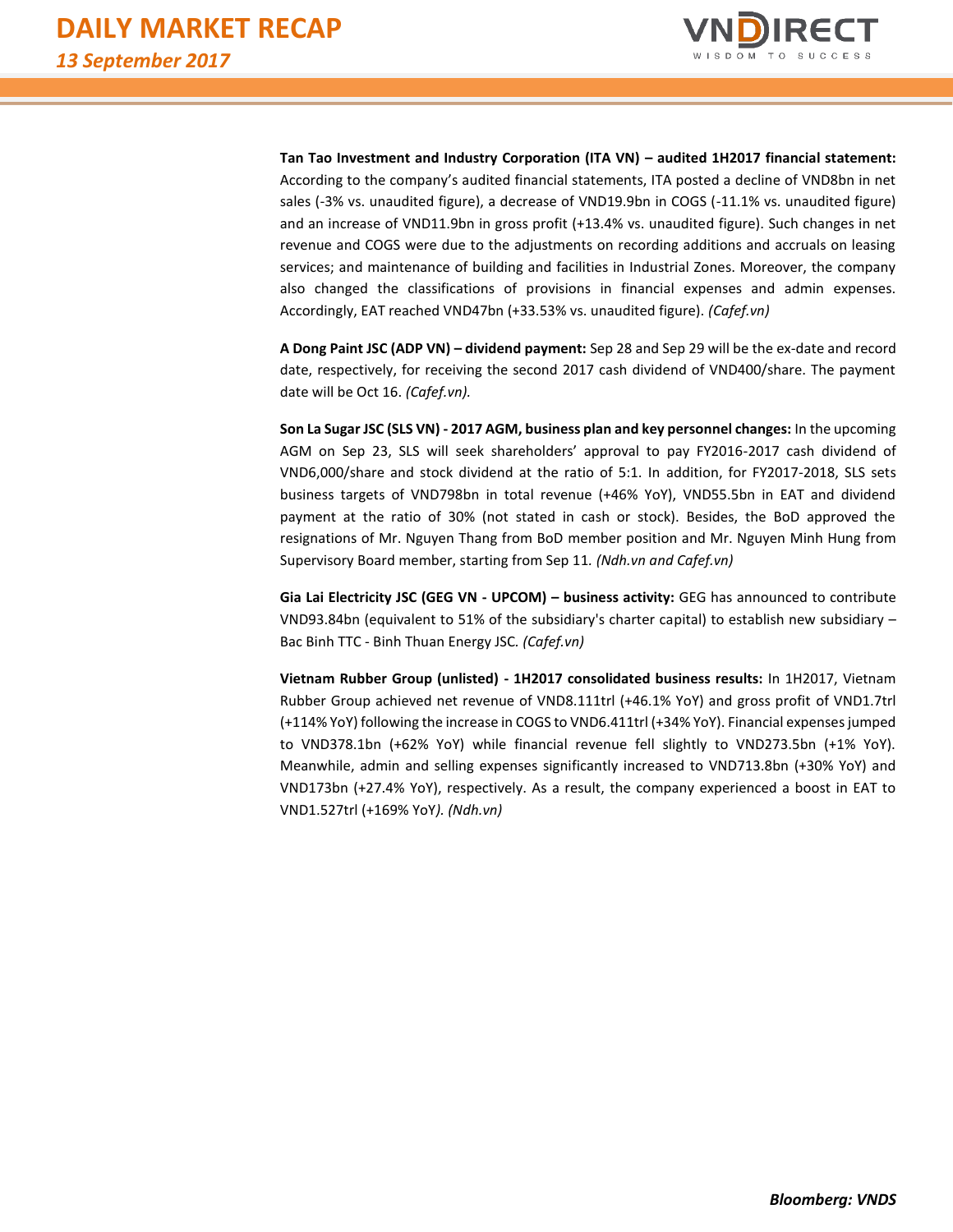

## **FOREIGN ACTIVITIES**

| <b>Volume (Mn'shs)</b> | <b>HOSE</b> | d/d      | <b>HNX</b> | d/d      | Value (VND'bn)        | <b>HOSE</b> | d/d   | <b>HNX</b> | d/d      |
|------------------------|-------------|----------|------------|----------|-----------------------|-------------|-------|------------|----------|
| <b>BUY</b>             | 9.5         | $-8.3%$  | 1.1        | $-80.2%$ | <b>BUY</b>            | 464.7       | 2.2%  | 25.6       | $-77.9%$ |
| % of market            | 6.4%        |          | 2.9%       |          | % of market           | 11.8%       |       | 5.0%       |          |
| <b>SELL</b>            | 9.5         | $-33.9%$ | 1.7        | -6.0%    | <b>SELL</b>           | 477.4       | -8.8% | 30.6       | 15.6%    |
| % of market            | 6.4%        |          | 4.4%       |          | % of market           | 12.1%       |       | 5.9%       |          |
| <b>NET BUY (SELL)</b>  | 0.02        |          | (0.6)      |          | <b>NET BUY (SELL)</b> | (12.7)      |       | (5.0)      |          |

*Source: HSX, HNX*



|  |  |  | <b>2017 ACCUMULATION</b> |
|--|--|--|--------------------------|
|--|--|--|--------------------------|

| <b>Volume (MIn'shs)</b> |         | <b>HOSE % of 2016</b> |        | HNX % of 2016 | Value (VND'bn)        | <b>HOSE % of 2016</b> |       |         | HNX % of 2016 |
|-------------------------|---------|-----------------------|--------|---------------|-----------------------|-----------------------|-------|---------|---------------|
| <b>BUY</b>              | 1.949.9 | 79.2%                 | 212.6  | 53.9%         | <b>BUY</b>            | 80,358.9              | 88.1% | 3.075.5 | 49.4%         |
| % of market             | 6.0%    |                       | 2.3%   |               | % of market           | 12.3%                 |       | 3.1%    |               |
| <b>SELL</b>             | 1,898.4 | 71.1%                 | 223.6  | 68.2%         | <b>SELL</b>           | 66,611.0              | 67.3% | 3,006.1 | 59.1%         |
| % of market             | 5.8%    |                       | 2.4%   |               | % of market           | 10.2%                 |       | 3.0%    |               |
| <b>NET BUY (SELL)</b>   | 51.5    |                       | (11.0) |               | <b>NET BUY (SELL)</b> | 13,748                |       | 69.4    |               |

*Source: HSX, HNX*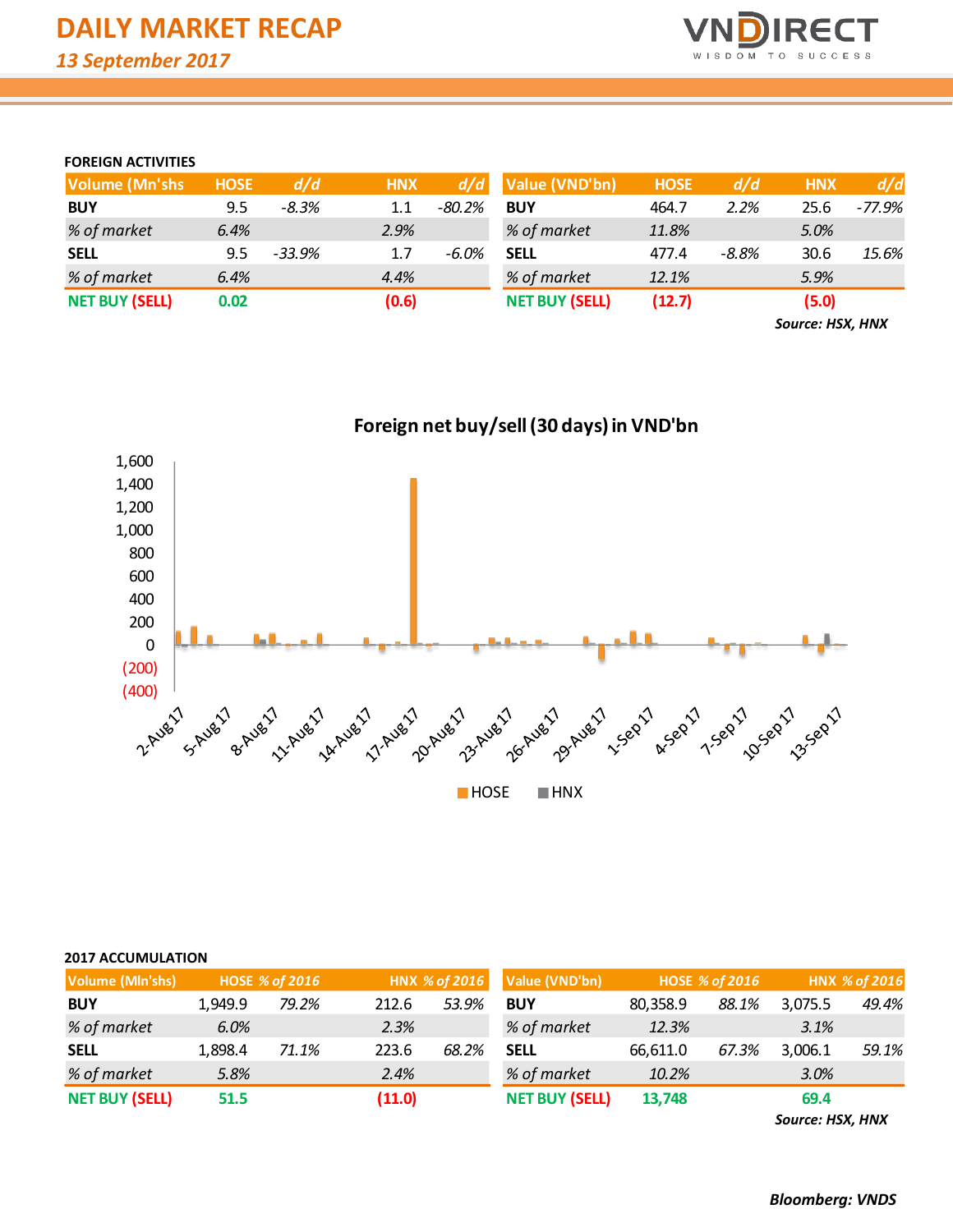

## **FOREIGN ACTIVITIES**

|               |                               | <b>HOSE</b> |      |       |               |            |                                         | <b>HNX</b> |         |       |              |  |  |
|---------------|-------------------------------|-------------|------|-------|---------------|------------|-----------------------------------------|------------|---------|-------|--------------|--|--|
|               | Top buy by foreigners (value) |             |      |       | <b>VND'bn</b> |            | VND'bn<br>Top buy by foreigners (value) |            |         |       |              |  |  |
| <b>Ticker</b> | <b>Last Price</b>             | Chg         | %chg | Value | Index         | Ticker     | <b>Last Price</b>                       | Chg        | %chg    | Value | <b>Index</b> |  |  |
|               |                               |             |      |       | impact        |            |                                         |            |         |       | impact       |  |  |
| <b>VNM</b>    | 148.200                       | 100         | 0.07 | 140.3 | 0.057         | <b>VGC</b> | 20,700                                  | 700        | 3.50    | 15.1  | 0.000        |  |  |
| <b>PLX</b>    | 68,700                        | 1,200       | 1.78 | 67.5  | 0.610         | <b>MAS</b> | 82,000                                  | $-800$     | $-0.97$ | 4.3   | 0.000        |  |  |
| <b>HPG</b>    | 36,900                        | 1,450       | 4.09 | 63.8  | 0.864         | CAN        | 30,000                                  | 2,600      | 9.49    | 1.6   | 0.000        |  |  |
| <b>VCI</b>    | 57,900                        | 1,900       | 3.39 | 28.3  | 0.090         | <b>API</b> | 34,400                                  | 2,400      | 7.50    | 0.6   | 0.000        |  |  |
| <b>CTD</b>    | 211,000                       | 2,000       | 0.96 | 14.3  | 0.061         | <b>IDV</b> | 57,900                                  | $-700$     | $-1.19$ | 0.5   | 0.000        |  |  |

|               | VND'bn<br>Top sell by foreigners (value) |             |         |       |          | Top sell by foreigners (value) |                   |        |         |       | VND'bn       |
|---------------|------------------------------------------|-------------|---------|-------|----------|--------------------------------|-------------------|--------|---------|-------|--------------|
| <b>Ticker</b> | Last Price                               | %chg<br>Chg |         | Value | Index    | <b>Ticker</b>                  | <b>Last Price</b> | Chg    | %chg    | Value | <b>Index</b> |
|               |                                          |             |         |       | impact   |                                |                   |        |         |       | impact       |
| <b>VNM</b>    | 148.200                                  | 100         | 0.07    | 159.8 | 0.057    | <b>PVS</b>                     | 16,200            | 0      | 0.00    | 16.3  | 0.000        |
| <b>NVL</b>    | 60,000                                   | $-800$      | $-1.32$ | 41.0  | $-0.185$ | <b>VGC</b>                     | 20,700            | 700    | 3.50    | 8.2   | 0.000        |
| VIC           | 48.100                                   | $-1,200$    | $-2.43$ | 30.1  | $-1.244$ | <b>MAS</b>                     | 82.000            | $-800$ | $-0.97$ | 2.5   | 0.000        |
| <b>VJC</b>    | 134,300                                  | 800         | 0.60    | 28.6  | 0.101    | TNG                            | 12,600            | 600    | 5.00    | 2.4   | 0.000        |
| <b>ROS</b>    | 115.000                                  | 1.000       | 0.88    | 23.6  | 0.186    | <b>PVC</b>                     | 8,600             | $-100$ | $-1.15$ | 0.4   | 0.000        |

|               | Top net buy by foreigners (value) |       |       |       |               | Top net buy by foreigners (value) |        | VND'bn |         |              |        |
|---------------|-----------------------------------|-------|-------|-------|---------------|-----------------------------------|--------|--------|---------|--------------|--------|
| <b>Ticker</b> | %chg<br>Chg<br>Last Price         |       | Value | Index | <b>Ticker</b> | <b>Last Price</b>                 | Chg    | %chg   | Value   | <b>Index</b> |        |
|               |                                   |       |       |       | impact        |                                   |        |        |         |              | impact |
| <b>HPG</b>    | 36,900                            | 1,450 | 4.09  | 52.5  | 0.864         | VGC                               | 20.700 | 700    | 3.50    | 6.9          | 0.000  |
| <b>PLX</b>    | 68,700                            | 1,200 | 1.78  | 45.6  | 0.610         | <b>MAS</b>                        | 82,000 | $-800$ | $-0.97$ | 1.8          | 0.000  |
| <b>VCI</b>    | 57,900                            | 1,900 | 3.39  | 24.9  | 0.090         | <b>CAN</b>                        | 30,000 | 2,600  | 9.49    | 1.6          | 0.000  |
| <b>CTD</b>    | 211,000                           | 2,000 | 0.96  | 13.9  | 0.061         | <b>API</b>                        | 34,400 | 2,400  | 7.50    | 0.6          | 0.000  |
| PHR           | 40,700                            | 900   | 2.26  | 6.7   | 0.029         | IDV                               | 57,900 | $-700$ | $-1.19$ | 0.5          | 0.000  |

|               | Top net sell by foreigners (value) |                      |         |         | VND'bn   |            | Top net sell by foreigners (value) |          |         |          |        |
|---------------|------------------------------------|----------------------|---------|---------|----------|------------|------------------------------------|----------|---------|----------|--------|
| <b>Ticker</b> | Last Price                         | %chg<br>Value<br>Chg |         |         | Index    | Ticker     | Chg<br>%chg<br><b>Last Price</b>   |          |         | Value    | Index  |
|               |                                    |                      |         |         | impact   |            |                                    |          |         |          | impact |
| <b>NVL</b>    | 60,000                             | $-800$               | $-1.32$ | $-39.0$ | $-0.185$ | <b>PVS</b> | 16,200                             | 0        | 0.00    | $-16.28$ | 0.000  |
| <b>ROS</b>    | 115.000                            | 1,000                | 0.88    | $-23.5$ | 0.186    | <b>TNG</b> | 12,600                             | 600      | 5.00    | $-2.44$  | 0.000  |
| <b>VNM</b>    | 148.200                            | 100                  | 0.07    | $-19.5$ | 0.057    | <b>PVC</b> | 8.600                              | $-100$   | $-1.15$ | $-0.38$  | 0.000  |
| <b>VIC</b>    | 48,100                             | $-1,200$             | $-2.43$ | $-17.7$ | $-1.244$ | <b>PVE</b> | 8,200                              | 100      | 1.23    | $-0.12$  | 0.000  |
| <b>BMP</b>    | 75,700                             | 4,900                | 6.92    | $-17.6$ | 0.158    | TV2        | 136,000                            | $-2,000$ | $-1.45$ | $-0.08$  | 0.000  |

*Source: Bloomberg, HOSE, HNX*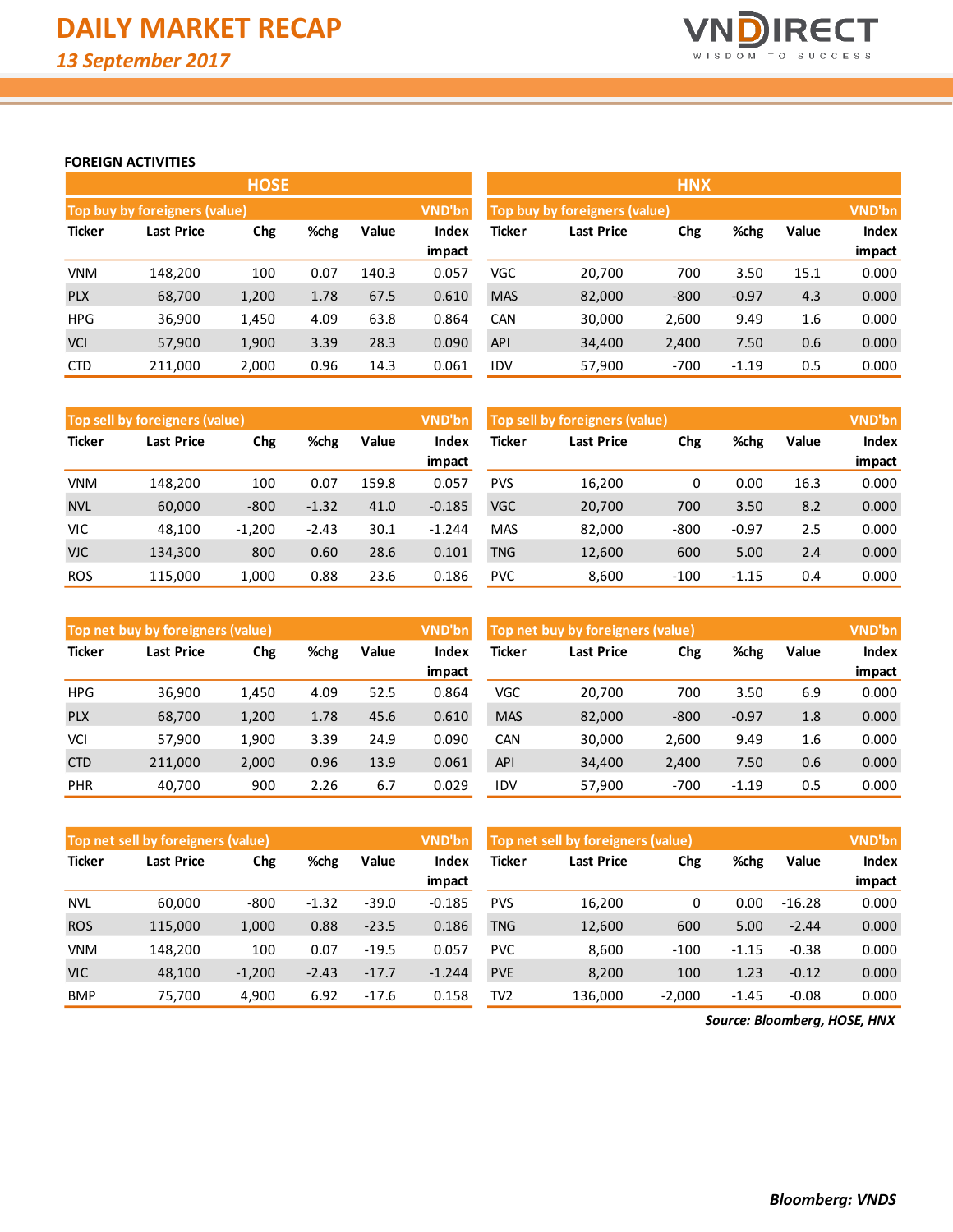

#### **TOP 70 MARKET CAPS SNAPSHOT ON HOSE**

| No. Ticker | <b>Price</b> |        |         | Price change (%) |                |         | Mkt. Cap Outs. Vol. Float ratio | <b>Avail. FII</b> | Ave. daily vol. |                      | <b>EPS</b>     |               | P/E              | P/B              | <b>ROE</b> | <b>ROA</b> |
|------------|--------------|--------|---------|------------------|----------------|---------|---------------------------------|-------------------|-----------------|----------------------|----------------|---------------|------------------|------------------|------------|------------|
|            | <b>VND</b>   | 1M     | 3M      | 6M               | <b>US\$mln</b> | Mln'shs | $\frac{9}{6}$                   | $\frac{9}{6}$     | (30 days-shs)   | <b>T12M</b>          | <b>Diluted</b> | <b>1Y Gr.</b> | $\boldsymbol{X}$ | $\boldsymbol{X}$ | $\%$       | %          |
| 1 VNM VM   | 148,200      | $-2.2$ | $-2.7$  | 14.3             | 9,465          | 1,451   | 57.8                            | 44.7              | 574,853         | 6,333                | 5,831          | 19.9          | 23.4             | 8.8              | 38.9       | 33.1       |
| 2 SAB VM   | 277,300      | 11.8   | 42.3    | 34.0             | 7,825          | 641     | 10.4                            | 39.1              | 39,598          | 6,947                | 6,442          | 37.3          | 39.9             | 13.0             | 33.0       | 20.8       |
| 3 VCB VM   | 38,050       | 1.6    | $-1.3$  | 2.7              | 6,024          | 3,598   | 22.9                            | 9.1               | 798,223         | 1,788                | 1,566          | 6.0           | 21.3             | 2.6              | 12.8       | 1.0        |
| 4 GAS VM   | 66,600       | 8.6    | 18.5    | 21.8             | 5,607          | 1,913   | 4.2                             | 45.7              | 449,652         | 4,184                | 3,548          | $-18.8$       | 15.9             | 3.2              | 20.3       | 13.4       |
| 5 VIC VM   | 48,100       | 10.6   | 11.9    | 8.8              | 5,583          | 2,638   | 52.3                            | 19.0              | 645,134         | 1,203                | 1,178          | 111.2         | 40.0             | 4.4              | 9.8        | 1.5        |
| 6 PLX VM   | 68,700       | 6.5    | 9.0     | N/A              | 3,503          | 1,159   | 100.0                           | 11.3              | 559,445         | 3,883                | 4,254          | 43.0          | 17.7             | 3.6              | 21.5       | 7.8        |
| 7 BID VM   | 20,500       | 1.0    | 5.1     | 24.2             | 3,084          | 3,419   | 4.4                             | 28.2              | 2,886,674       | 1,810                | 1,354          | $-5.1$        | 11.3             | 1.6              | 14.0       | 0.6        |
| 8 CTG VM   | 18,600       | $-2.1$ | $-6.1$  | 3.6              | 3,048          | 3,723   | 15.8                            | 0.1               | 2,046,550       | 1,970                | 1,457          | 20.6          | 9.4              | $1.2$            | 12.0       | 0.8        |
| 9 MSN VM   | 56,000       | 31.1   | 30.1    | 34.3             | 2,829          | 1,148   | 43.9                            | 19.7              | 606,781         | 1,963                | 2,481          | 86.5          | 28.5             | 3.5              | 13.0       | 3.3        |
| 10 HPG VM  | 36,900       | 12.8   | 25.5    | 40.4             | 2,463          | 1,517   | 58.9                            | 9.6               | 3,547,949       | 5,182                | 4,470          | 82.3          | 7.1              | 2.5              | 34.9       | 20.9       |
| 11 ROS VM  | 115,000      | 26.4   | 5.0     | $-27.0$          | 2,394          | 473     | 27.0                            | 47.1              | 3,111,529       | 1,033                | 1,033          |               | N/A 111.4        | 11.1             | 11.7       | 7.4        |
| 12 VPB VM  | 37,500       | N/A    | N/A     | N/A              | 2,199          | 1,333   | 100.0                           | 0.0               | N/A             | 4,485                | 4,485          | 37.1          | 8.4              | 1.8              | 25.4       | 1.9        |
| 13 VJC VM  | 134,300      | 8.2    | 5.3     | 2.5              | 1,905          | 322     | 60.9                            | 5.7               | 361,391         | 8,726                | 8,726          | $-24.9$       | 15.4             | 8.9              | 68.7       | 14.3       |
| 14 MBB VM  | 23,000       | 2.7    | 15.6    | 56.5             | 1,733          | 1,713   | 49.8                            | 0.0               | 3,419,581       | 1,983                | 1,715          | $-6.3$        | 11.6             | 1.6              | 12.7       | 1.3        |
| 15 BVH VM  | 56,400       | 0.7    | $-2.3$  | $-4.1$           | 1,689          | 680     | 29.1                            | 24.5              | 257,151         | 2,103                | 1,651          | 10.9          | 26.8             | 3.8              | 9.7        | 1.6        |
| 16 NVL VM  | 60,000       | $-4.8$ | $-11.2$ | $-17.5$          | 1,644          | 623     | 29.5                            | 39.5              | 1,801,549       | 3,396                | 3,059          | N/A           | 17.7             | 3.9              | 23.1       | 5.3        |
| 17 MWG VM  | 114,500      | 8.2    | 20.5    | 34.9             | 1,550          | 308     | 71.9                            | 0.0               | 432,341         | 5,949                | 4,974          | 40.3          | 19.2             | 8.0              | 47.1       | 15.6       |
| 18 FPT VM  | 48.750       | $-1.4$ | 7.5     | 22.5             | 1,139          | 531     | 70.5                            | 0.0               | 804,992         | 3,887                | 3,413          | 2.9           | 12.5             | 2.6              | 21.5       | 7.7        |
| 19 BHN VM  | 100,300      | 25.4   | 25.5    | 3.4              | 1,023          | 232     | 100.0                           | 31.5              | 39,812          | 3,236                | 3,236          | $-9.6$        | 31.0             | 4.1              | 13.8       | 8.0        |
| 20 STB VM  | 11,500       | $-3.8$ | $-17.3$ | 9.0              | 913            | 1,804   | 94.6                            | 15.3              | 1,753,577       | 269                  | 49             | $-89.0$       | 42.7             | 0.9              | 1.8        | 0.1        |
| 21 SBT VM  | 29,000       | $-4.0$ | $-14.2$ | 20.8             | 711            | 557     | 78.9                            | 18.4              | 1,977,096       | 1,209                | 1,176          | 2.4           | 24.0             | 2.4              | 9.8        | 4.5        |
| 22 CTD VM  | 211,000      | 1.3    | 0.3     | 5.6              | 711            | 77      | 89.0                            | 2.7               |                 | 54,678 20,254 20,894 |                | 88.6          | 10.4             | 2.5              | 28.1       | 15.5       |
| 23 EIB VM  | 12,500       | 0.4    | 1.2     | 15.2             | 676            | 1,229   | 75.6                            | 0.4               | 523,383         | 468                  | 251            | 660.6         | 26.7             | 1.1              | 4.3        | 0.4        |
| 24 DHG VM  | 107,900      | $-1.0$ | $-14.6$ | 30.1             | 621            | 131     | 31.8                            | 0.0               | 132,200         | 5,020                | 4,662          | 21.7          | 21.5             | 4.7              | 22.1       | 20.1       |
| 25 SSI VM  | 25,050       | 0.0    | $-5.8$  | 17.1             | 540            | 490     | 57.0                            | 48.2              | 2,912,863       | 2,238                | 1,698          | 2.4           | 11.2             | 1.5              | 13.6       | 7.5        |
| 26 PNJ VM  | 111,600      | 6.3    | 16.5    | 44.0             | 531            | 108     | 64.5                            | 0.0               | 215,227         | 6,190                | 4,383          | 671.7         | 18.0             | 6.3              | 34.5       | 17.4       |
| 27 GMD VM  | 41,750       | 4.6    | 1.6     | 12.5             | 530            | 288     | 59.5                            | 0.0               | 625,768         | 2,087                | 2,009          | $-4.2$        | 20.0             | 1.4              | 7.6        | 4.3        |
| 28 REE VM  | 36,000       | 0.3    | 6.5     | 32.4             | 491            | 310     | 48.3                            | 0.0               | 1,266,999       | 4,896                | 3,526          | 27.9          | 7.4              | 1.6              | 20.1       | 12.7       |
| 29 HSG VM  | 28,800       | 3.6    | $-8.7$  | 8.9              | 444            | 350     | 52.3                            | 20.4              | 3,051,324       | 4,577                | 4,200          | 120.2         | 6.3              | 2.0              | 36.4       | 11.7       |
| 30 DPM VM  | 22,650       | $-1.3$ | $-1.9$  | $-6.8$           | 390            | 391     | 35.2                            | 28.0              | 670,971         | 1,925                | 2,452          | $-25.6$       | 11.8             | 1.1              | 9.7        | 9.4        |
| 31 KDC VM  | 41,500       | $-3.3$ | $-8.8$  | 13.1             | 376            | 206     | 49.8                            | 39.0              | 304,438         | 6,728                | 5,714          | $-74.7$       | 6.2              | 1.4              | 20.8       | 15.6       |
| 32 CII VM  | 32,400       | $-9.0$ | $-16.3$ | $-13.8$          | 351            | 246     | 55.7                            | 8.4               | 848,908         | 8,644                | 3,191          | 9.7           | 3.7              | 1.7              | 46.6       | 12.3       |
| 33 HBC VM  | 61,200       | 14.8   | 35.4    | 59.5             | 347            | 129     | 71.2                            | 26.6              | 1,403,599       | 6,866                | 3,960          | 539.6         | 8.9              | 4.5              | 47.6       | 6.4        |
| 34 HAG VM  | 8,310        | $-5.6$ | $-2.8$  | 1.2              | 339            | 927     | 61.3                            | 37.4              | 2,720,187       | 620                  | $-1,439$       | N/A           | 13.4             | 0.5              | $-8.3$     | $-2.3$     |
| 35 NT2 VM  | 25,050       | $-9.7$ | $-13.6$ | $-16.8$          | 317            | 288     | 27.9                            | 28.9              | 266,366         | 2,816                | 3,701          | $-5.0$        | 8.9              | 1.4              | 20.3       | 8.6        |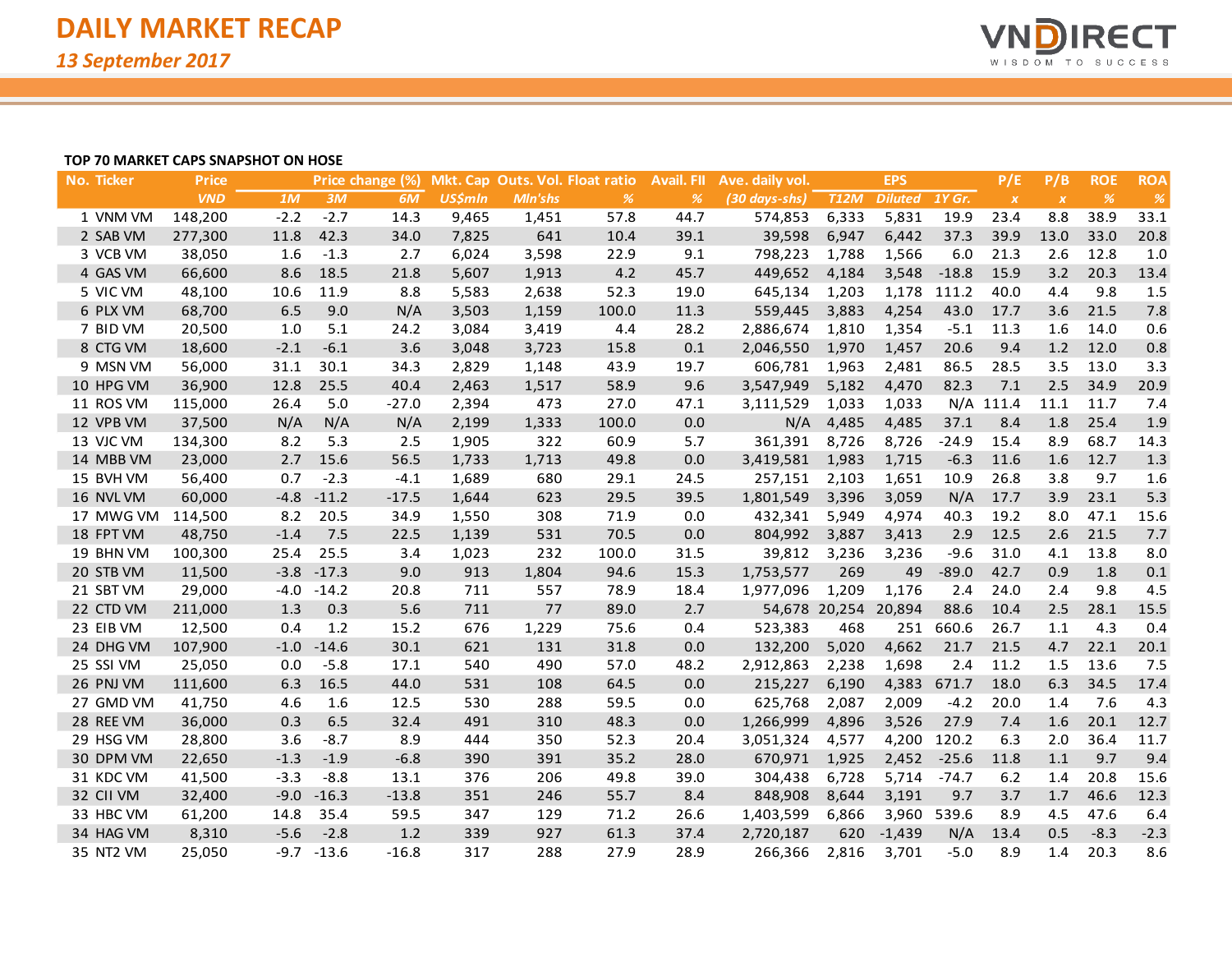$\overline{\phantom{a}}$ 



|            |              |         |         |                  |                |                                 |               |                   |                 |             |                |         |               |                  | (Continue) |               |  |
|------------|--------------|---------|---------|------------------|----------------|---------------------------------|---------------|-------------------|-----------------|-------------|----------------|---------|---------------|------------------|------------|---------------|--|
| No. Ticker | <b>Price</b> |         |         | Price change (%) |                | Mkt. Cap Outs. Vol. Float ratio |               | <b>Avail. FII</b> | Ave. daily vol. |             | <b>EPS</b>     |         | P/E           | P/B              | <b>ROE</b> | <b>ROA</b>    |  |
|            | <b>VND</b>   | 1M      | 3M      | 6M               | <b>US\$mln</b> | <b>MIn'shs</b>                  | $\frac{9}{6}$ | %                 | (30 days-shs)   | <b>T12M</b> | <b>Diluted</b> | 1Y Gr.  | $\pmb{\chi}$  | $\boldsymbol{X}$ | %          | $\frac{9}{6}$ |  |
| 36 DCM VM  | 13,450       | $-2.2$  | $-3.9$  | 20.6             | 313            | 529                             | 24.3          | 47.4              | 2,107,556       | 1,508       | 1,011          | N/A     | 8.9           | 1.2              | 11.8       | 5.9           |  |
| 37 KBC VM  | 14,900       | 2.1     | $-8.9$  | 4.2              | 308            | 470                             | 74.7          | 15.9              | 1,700,399       | 1,232       | 1,186          | $-11.6$ | 12.1          | 0.9              | 8.4        | 4.5           |  |
| 38 VCI VM  | 57,900       | $-3.7$  | N/A     | N/A              | 306            | 120                             | 91.9          | 18.6              | 166,145         | 3,854       | 3,854          | $-18.8$ | 15.0          | 5.0              | 31.9       | 12.1          |  |
| 39 HNG VM  | 9,050        | $-4.2$  | $-4.2$  | $-1.5$           | 306            | 767                             | 35.1          | 48.2              | 1,278,432       | 759         | $-1,298$       | N/A     | 11.9          | 0.7              | $-9.8$     | $-3.3$        |  |
| 40 PPC VM  | 20,600       | 0.0     | 9.0     | 21.9             | 288            | 318                             | 15.0          | 33.6              | 236,038         | 4,688       | 1,724          | $-2.2$  | 4.4           | 1.2              | 15.3       | 8.5           |  |
| 41 KDH VM  | 28,000       | $-0.9$  | 0.0     | 21.2             | 288            | 234                             | 49.1          | 2.6               | 72,425          | 1,726       | 1,587          | 55.3    | 16.2          | 1.8              | 11.3       | 5.2           |  |
| 42 PDR VM  | 29,200       | 9.0     | 12.5    | 129.4            | 285            | 222                             | 38.3          | 48.3              | 961,309         | 1,357       | 1,033          | 28.1    | 21.5          | 2.7              | 10.5       | 3.0           |  |
| 43 BMP VM  | 75,700       | $-3.9$  | $-29.6$ | $-27.1$          | 273            | 82                              | 61.8          | 3.0               | 330,537         | 6,230       | 7,664          | 20.9    | 12.2          | 2.6              | 23.1       | 20.7          |  |
| 44 HT1 VM  | 16,150       | $-5.6$  | $-28.9$ | $-21.6$          | 271            | 382                             | 20.0          | 43.7              | 850,597         | 1,734       | 2,121          | $-0.2$  | 9.3           | 1.2              | 16.0       | 6.7           |  |
| 45 DXG VM  | 20,300       | 11.5    | 20.1    | 25.0             | 255            | 286                             | 76.6          | 19.5              | 4,231,531       | 2,087       | 2,555          | 29.6    | 9.7           | 1.7              | 26.5       | 13.4          |  |
| 46 TCH VM  | 15,900       | $-3.3$  | $-15.2$ | 2.3              | 254            | 363                             | 52.5          | 48.6              | 1,285,818       | 1,379       | 1,379          | N/A     | 11.5          | 1.3              | 16.6       | 15.1          |  |
| 47 QCG VM  | 19,700       | 10.4    | $-2.5$  | 353.9            | 239            | 275                             | 32.1          | 48.6              | 396,607         | 811         | 163            | 87.6    | 24.3          | 1.4              | 1.2        | 0.5           |  |
| 48 VCF VM  | 198,800      | $-4.4$  | 13.6    | 15.6             | 233            | 27                              | 30.7          | 19.3              |                 | 255 13,794  | 14,450         | 30.0    | 14.4          | 2.4              | 18.3       | 12.9          |  |
| 49 PVD VM  | 13,650       | $-9.6$  | $-4.5$  | $-34.4$          | 230            | 383                             | 48.1          | 29.2              | 3,636,284       | $-513$      | 224            | -94.1   | N/A           | 0.4              | $-1.0$     | $-0.5$        |  |
| 50 HCM VM  | 38,900       | $-6.0$  | $-11.2$ | 23.7             | 222            | 130                             | 38.0          | 46.7              | 365,416         | 3,032       | 2,395          | 49.9    | 12.8          | 2.0              | 13.8       | 9.8           |  |
| 51 TLG VM  | 97,100       | $-6.8$  | 0.2     | 22.6             | 213            | 50                              | 25.6          | 72.0              | 1,084           | 4,704       | 4,242          | 24.9    | 20.6          | 5.0              | 23.8       | 18.8          |  |
| 52 FLC VM  | 7,510        | 5.0     | 3.2     | $-2.2$           | 211            | 638                             | 86.2          | 37.8              | 20,467,530      | 969         | 1,795          | $-8.0$  | 7.8           | 0.6              | 14.6       | 7.1           |  |
| 53 TRA VM  | 114,900      | $-3.5$  | 5.5     | 17.8             | 210            | 41                              | 57.9          | 1.0               | 14,921          | 5,275       | 5,081          | 29.0    | 21.8          | 5.2              | 22.9       | 14.6          |  |
| 54 LGC VM  | 24,000       | 4.3     | 4.3     | $-31.2$          | 204            | 193                             | N/A           | 4.0               | 210             | 1,584       | 1,698          | $-49.5$ | 15.2          | 2.0              | 13.2       | 3.8           |  |
| 55 PAN VM  | 37,900       | 3.6     | 4.0     | 0.2              | 196            | 118                             | 59.8          | 53.9              | 14,664          | 1,428       | 2,164          | $-1.9$  | 26.5          | 1.9              | 7.6        | 4.8           |  |
| 56 NLG VM  | 27,900       | $-10.0$ | 9.6     | 22.2             | 193            | 157                             | 56.2          | 5.6               | 1,150,313       | 3,347       | 1,954          | 70.0    | 8.3           | 1.7              | 13.5       | 5.8           |  |
| 57 PVT VM  | 15,150       | 10.2    | 13.5    | 18.4             | 188            | 281                             | 48.9          | 19.0              | 264,924         | 1,257       | 1,321          | 12.9    | 12.1          | 1.2              | 11.1       | 4.6           |  |
| 58 VHC VM  | 46,000       | $-7.6$  | $-15.6$ | $-10.3$          | 187            | 92                              | 25.1          | 61.3              | 32,541          | 5,366       | 5,922          | 80.9    | 8.6           | 1.7              | 24.1       | 11.6          |  |
| 59 BIC VM  | 35,200       | $-2.9$  | $-9.7$  | $-9.7$           | 182            | 117                             | 99.7          | 1.4               | 18,930          | 1,090       | 1,083          | $-27.2$ | 32.3          | 2.0              | 6.3        | 2.9           |  |
| 60 BWE VM  | 26,500       | $-1.9$  | N/A     | N/A              | 175            | 150                             | 20.3          | 48.9              | 228,989         | 1,606       | 1,606          | N/A     | 16.5          | 1.4              | 8.7        | 3.0           |  |
| 61 GTN VM  | 15,600       | $-4.0$  | $-3.1$  | $-23.2$          | 172            | 250                             | 18.2          | 50.8              | 945,507         | 141         | 104            |         | $-86.3$ 110.4 | 1.4              | 1.4        | 1.0           |  |
| 62 ITA VM  | 4,110        | $-1.2$  | 21.6    | 3.3              | 170            | 938                             | 69.3          | 38.1              | 2,860,946       | 36          | 43             |         | $-74.1$ 114.0 | 0.4              | 0.5        | 0.3           |  |
| 63 VSH VM  | 18,200       | $-1.6$  | 7.1     | 13.8             | 165            | 206                             | 69.3          | 33.6              | 43,444          | 1,510       | 1,219          | 2.4     | 12.1          | 1.3              | 11.0       | 5.6           |  |
| 64 DMC VM  | 107,100      | $-10.8$ | $-7.1$  | 32.2             | 164            | 35                              | 46.3          | 37.0              | 7,118           | 5,597       | 4,856          | 44.3    | 19.1          | 4.1              | 22.9       | 18.1          |  |
| 65 DIG VM  | 15,500       | $-1.3$  | 6.2     | 74.7             | 162            | 238                             | 86.9          | 23.1              | 905,906         | 276         | 228            | 459.2   | 56.1          | 1.4              | 1.2        | 0.6           |  |
| 66 PGD VM  | 40,750       | $-14.5$ | $-19.0$ | 2.5              | 161            | 90                              | 49.5          | 20.8              | 3,392           | 1,077       | 2,313          | $-37.5$ | 37.8          | 2.6              | 11.6       | 6.4           |  |
| 67 PTB VM  | 140,000      | 8.4     | 29.0    | 21.7             | 160            | 26                              | 59.5          | 34.2              | 105,086 10,309  |             | 8,863          | 58.8    | 13.6          | 4.8              | 35.6       | 16.7          |  |
| 68 PC1 VM  | 34,500       | $-4.7$  | 7.8     | 14.4             | 149            | 98                              | 67.0          | 17.7              | 89,474          | 3,486       | 3,486          | $-50.6$ | 9.9           | 1.7              | 18.7       | 7.8           |  |
| 69 NKG VM  | 32,850       | 8.8     | 1.1     | 34.3             | 145            | 100                             | 27.1          | 19.2              | 282,601         | 6,287       | 6,850          | 286.2   | 5.2           | 1.9              | 49.5       | 10.3          |  |
| 70 CHP VM  | 26,000       | 0.8     | 5.7     | 15.0             | 144            | 126                             | 20.0          | 45.9              | 92,135          | 3,504       | 1,950          | $-21.5$ | 7.4           | 1.8              | 23.9       | 12.3          |  |

*Source: Bloomberg*